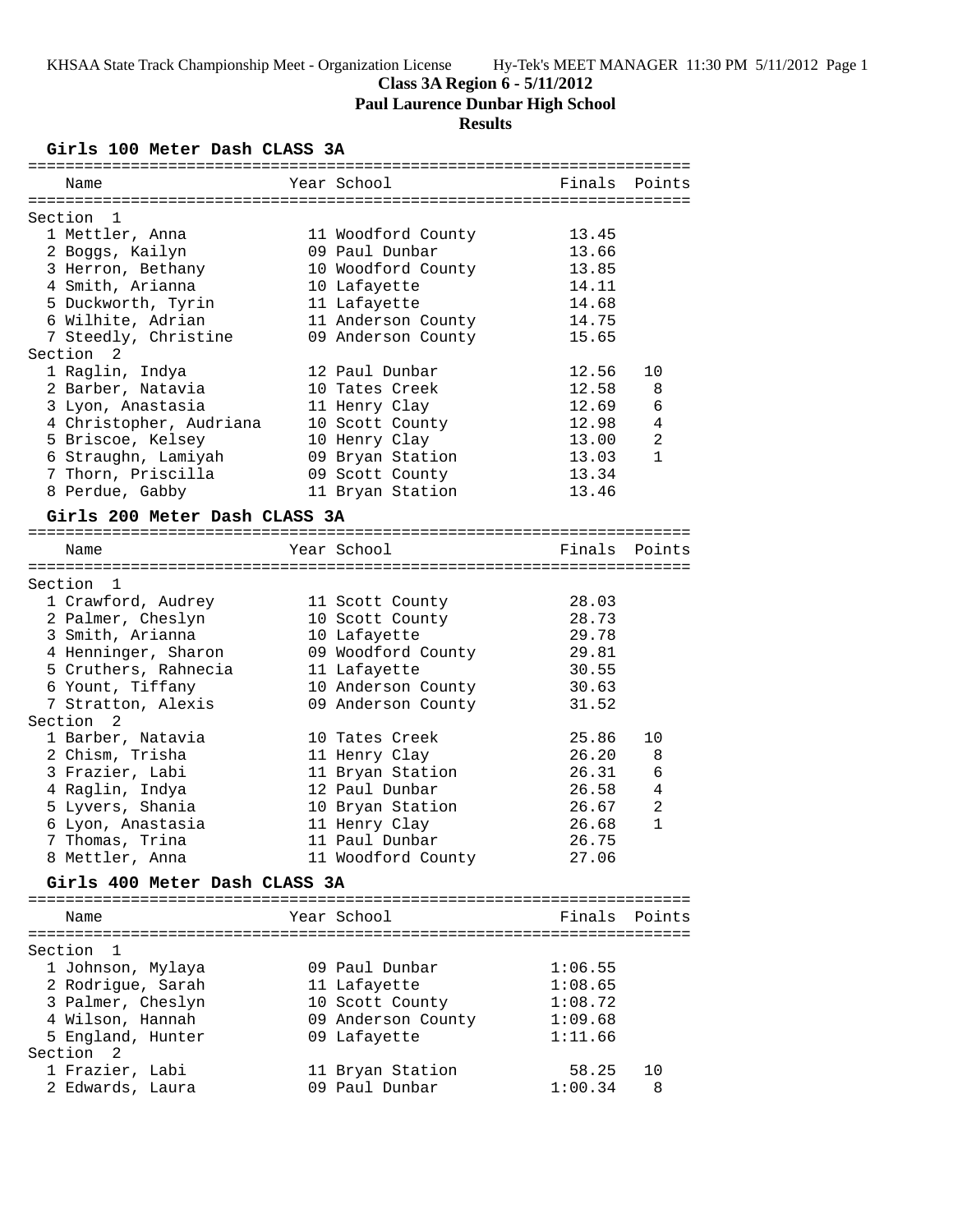**Paul Laurence Dunbar High School**

# **Results**

| Girls 400 Meter Dash CLASS 3A       |                            |               |                |
|-------------------------------------|----------------------------|---------------|----------------|
| 3 Chism, Trisha                     | 11 Henry Clay              | 1:01.00       | 6              |
| 4 LaPrelle, Alexis                  | 12 Henry Clay              | 1:01.27       | 4              |
| 5 Wilkerson, Talor                  | 08 Bryan Station           | 1:03.22       | $\overline{a}$ |
| 6 Williams, Shelby                  | 12 Woodford County 1:04.28 |               | $\mathbf{1}$   |
| 7 Christopher, Kena                 | 09 Scott County            | 1:05.41       |                |
| 8 Graham, Halle                     | 11 Woodford County         | 1:07.47       |                |
| Girls 800 Meter Run CLASS 3A        |                            |               |                |
|                                     |                            |               |                |
| Name                                | Year School                | Finals Points |                |
| Section 1                           |                            |               |                |
| 1 Conrad, Ally                      | 12 Scott County            | 2:28.44       | 10             |
| 2 Guilfoil, Lauren                  | 11 Bryan Station           | 2:29.31       | 8              |
| 3 Jarman, Adira                     | 10 Woodford County         | 2:31.58       | 6              |
| 4 Bledsoe, Madi                     | 10 Paul Dunbar             | 2:31.63       | 4              |
| 5 Johnson, Kendall                  | 09 Woodford County         | 2:34.00       | 2              |
| 6 Masterson, Rachel                 | 09 Paul Dunbar             | 2:34.62       | $\mathbf{1}$   |
| 7 Botaka, Noela                     | 09 Bryan Station           | 2:36.04       |                |
| 8 Weaver, Kara                      | 10 Tates Creek             | 2:39.72       |                |
| 9 Rodrigue, Olivia                  | 11 Lafayette               | 2:40.07       |                |
| 10 Plucinski, Mayah                 | 09 Tates Creek             | 2:43.38       |                |
| 11 Kearney, Lizzie                  | 10 Lafayette               | 2:44.51       |                |
| 12 Wilson, Hannah                   | 09 Anderson County         | 2:47.57       |                |
| 13 Woosley, Cassie                  | 08 Scott County            | 2:50.21       |                |
| 14 Mackey, Katherine                | 10 Henry Clay              | 2:51.55       |                |
| 15 Walter, Hannah                   | 10 Henry Clay              | 2:52.15       |                |
|                                     |                            |               |                |
| Girls 1600 Meter Run CLASS 3A       |                            |               |                |
|                                     |                            |               |                |
| Name                                | Year School                | Finals        | Points         |
|                                     |                            |               |                |
| 1 Effinger, Rachel                  | 12 Woodford County         | 5:28.73       | 10             |
| 2 Guilfoil, Lauren                  | 11 Bryan Station           | 5:29.64       | 8              |
| 3 Florence, Abby                    | 11 Paul Dunbar             | 5:34.52       | 6              |
| 4 Bledsoe, Madi                     | 10 Paul Dunbar             | 5:38.44       | $\overline{4}$ |
| 5 Mink, Kylie                       | 09 Woodford County         | 5:45.46       | 2              |
| 6 Sales, Lorren                     | 10 Tates Creek             | 5:48.89       | $\mathbf{1}$   |
| 7 Correll, Sara                     | 12 Scott County            | 5:51.41       |                |
| 8 Ochenkowski, Daria                | 09 Henry Clay              | 6:03.60       |                |
| 9 Mackey, Katherine                 | 10 Henry Clay              | 6:03.72       |                |
| 10 Botaka, Manuela                  | 09 Bryan Station           | 6:13.53       |                |
| 11 Wilson, Hannah                   | 09 Anderson County         | 6:28.35       |                |
| 12 Fletcher, Myah                   | 09 Scott County            | 6:44.18       |                |
| Girls 3200 Meter Run CLASS 3A       |                            |               |                |
|                                     |                            |               |                |
| Name                                | Year School                | Finals Points |                |
| 1 Anderson, Katherine               | 09 Tates Creek             | 12:15.22      | 10             |
| 2 Florence, Abby                    | 11 Paul Dunbar             | 12:17.80      | 8              |
| 3 Effinger, Rachel                  | 12 Woodford County         | 12:20.28      | 6              |
|                                     | 09 Paul Dunbar             | 12:21.55      | 4              |
| 4 Teal, Reilly<br>5 Davis, Meredith | 10 Woodford County         | 12:33.35      | 2              |
| 6 Russ, Kylie                       | 09 Tates Creek             | 12:45.64      | $\mathbf{1}$   |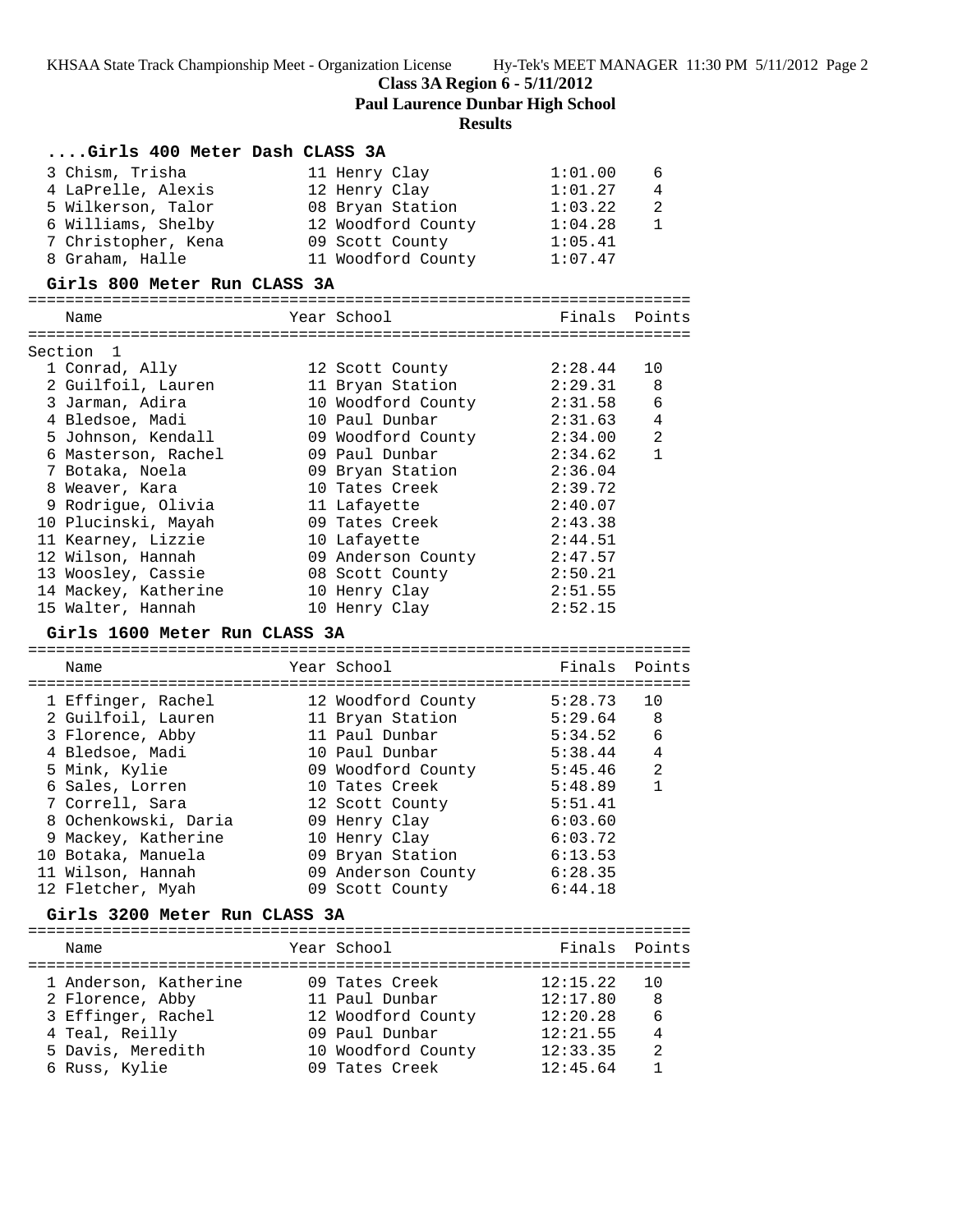**Class 3A Region 6 - 5/11/2012**

**Paul Laurence Dunbar High School**

# **Results**

| Girls 3200 Meter Run CLASS 3A    |                       |                           |                |
|----------------------------------|-----------------------|---------------------------|----------------|
| 7 Conrad, Ally                   | 12 Scott County       | 12:48.69                  |                |
| 8 Correll, Sara                  | 12 Scott County       | 12:55.56                  |                |
| 9 Ochenkowski, Daria             | 09 Henry Clay         | 13:11.72                  |                |
| 10 Burke, Elizabeth              | 11 Henry Clay         | 14:28.70                  |                |
| 11 Neustat, Geena                | 12 Lafayette          | 15:27.76                  |                |
| Girls 100 Meter Hurdles CLASS 3A |                       |                           |                |
| Name                             | Year School           | Finals                    | Points         |
|                                  |                       |                           |                |
| 1 Fender, Jordin                 | 11 Paul Dunbar        | 15.34                     | 10             |
| 2 Harris, Christiana             | 12 Scott County       | 15.49                     | 8              |
| 3 Cowan, Amari                   | 11 Lafayette          | 17.17                     | 6              |
| 4 Benton, Rubi                   | 09 Paul Dunbar        | 17.54                     | $\overline{4}$ |
| 5 Sims, Alorra                   | 07 Anderson County    | 17.84                     | 2              |
| 6 Foster, Jaleyea                | 09 Bryan Station      | 18.08                     | $\mathbf{1}$   |
| 7 Henninger, Sharon              | 09 Woodford County    | 18.36                     |                |
| 8 Harmon, Jordan                 | 10 Tates Creek        | 19.22                     |                |
| Girls 300 Meter Hurdles CLASS 3A |                       |                           |                |
|                                  |                       |                           |                |
| Name                             | Year School           | Finals                    | Points         |
|                                  |                       |                           |                |
| 1 Foster, Jaleyea                | 09 Bryan Station      | 53.62                     | 1              |
| 2 Vinegar, Tyra                  | 09 Paul Dunbar        | 54.48                     |                |
| 3 Cowan, Amari                   | 11 Lafayette          | 55.17                     |                |
| 4 Emerson, Brijan                | 10 Lafayette          | 57.75                     |                |
| 5 Harmon, Jordan                 | 10 Tates Creek        | 59.71                     |                |
| Section 2                        |                       |                           |                |
| 1 Fender, Jordin                 | 11 Paul Dunbar        | 45.99                     | 10             |
| 2 Dean, Tatiyana                 | 11 Tates Creek        | 46.42                     | 8              |
| 3 Blair, Gentel                  | 12 Henry Clay         | 47.88                     | $\epsilon$     |
| 4 Harris, Christiana             | 12 Scott County       | 47.90                     | 4              |
| 5 Grenfell, Laura                | 11 Woodford County    | 51.10                     | 2              |
| 6 Cruse, Aaliyah                 | 09 Henry Clay         | 53.96                     |                |
| 7 Payton, Teairra                | 09 Bryan Station      | 54.38                     |                |
| 8 Graham, Autry                  | 12 Woodford County    | 54.44                     |                |
| Girls 4x100 Meter Relay CLASS 3A |                       |                           |                |
| School                           |                       | Finals Points             |                |
|                                  |                       |                           |                |
| Section<br>$\mathbf{1}$          |                       |                           |                |
| 1 Paul Dunbar                    |                       | 49.37                     | 10             |
| 1) Edwards, Laura 09             | 2) Fender, Jordin 11  |                           |                |
| 3) Raglin, Indya 12              |                       | 4) Muhammad, Kierra 11    |                |
| 5) Boggs, Kailyn 09              | 6) Johnson, Mylaya 09 |                           |                |
| 7) Vinegar, Tyra 09              | 8) Jones, Sydney 10   |                           |                |
| 2 Bryan Station                  |                       | 49.57                     | 8              |
| 1) Straughn, Lamiyah 09          | 2) Frazier, Labi 11   |                           |                |
| 3) Lyvers, Shania 10             | 4) Perdue, Gabby 11   |                           |                |
| 5) Wilkerson, Talor 08           |                       | 6) Christian, Cheyenne 09 |                |
| 7) Payton, Teairra 09            | 8)                    |                           |                |
| 3 Tates Creek                    |                       | 49.95                     | 6              |
| 1) Tichenor, Michelle 12         | 2) White, Hunter 10   |                           |                |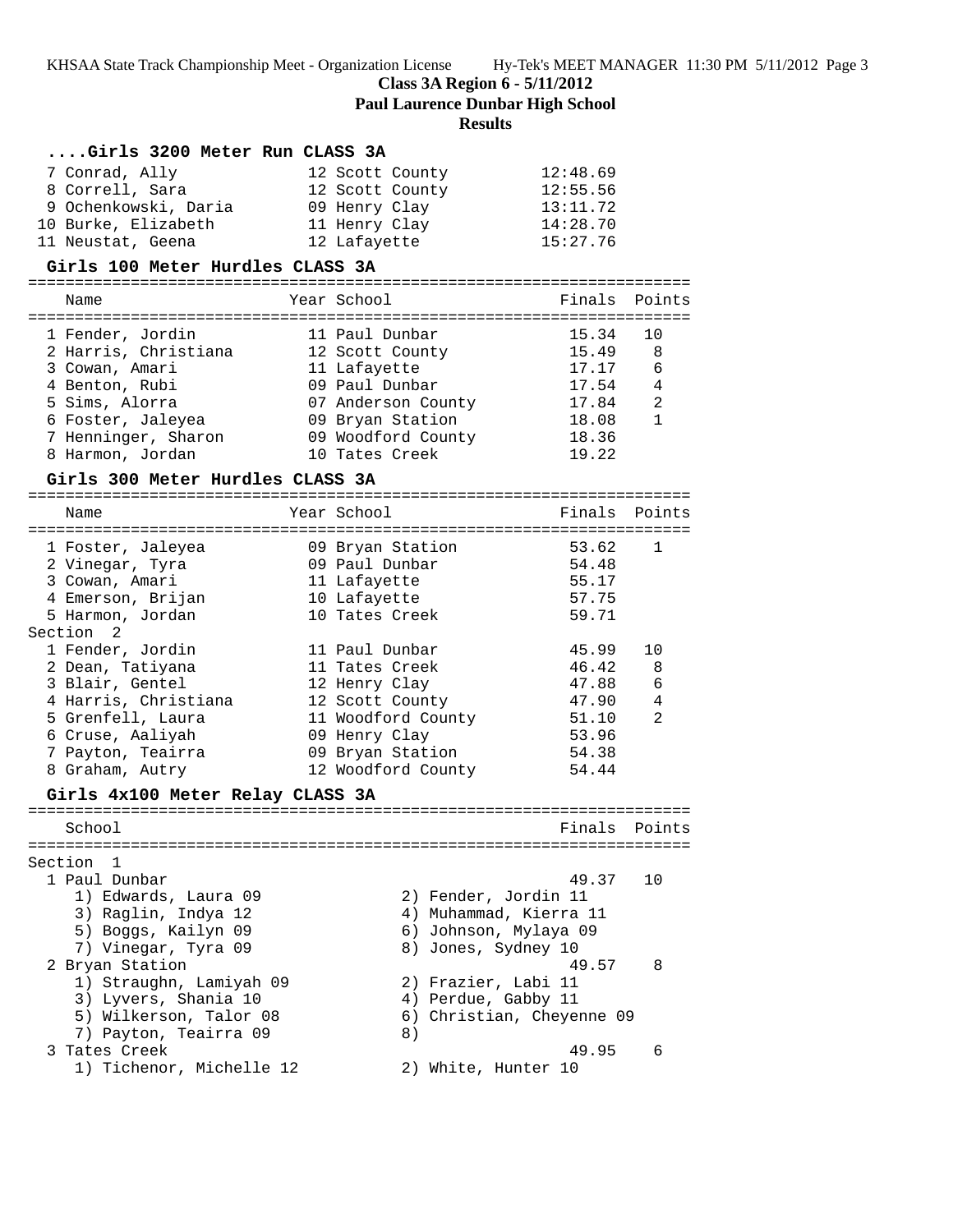**Paul Laurence Dunbar High School**

#### **Results**

### **....Girls 4x100 Meter Relay CLASS 3A**

3) Hardin, Aneya 09 4) Dean, Tatiyana 11 5) Barber, Natavia 10 (6) Booker, Ilyssa 10 7) Whaley, Ashley 10 8) 4 Henry Clay 50.11 4 1) Blair, Gentel 12 (2) Mack, Cori 11 3) Lyon, Anastasia 11 4) Briscoe, Kelsey 10 5) Chism, Trisha 11 6) LaPrelle, Alexis 12 7) Cruse, Aaliyah 09 8) Schaeffer, Denise 12 5 Scott County 51.05 2 1) Thorn, Priscilla 09 2) Crawford, Audrey 11 3) Dickenson, Kanhiya 09 4) Christopher, Audriana 10 5) Christopher, Kena 09 6) Bean, Mackenna 09 7) Hounshell, Persia 10 8) Durbin, Sarah 09 6 Woodford County 53.67 1 1) Horton, Erin 10 2) Herron, Bethany 10 3) Fisher, Kathlyn 11  $\qquad \qquad$  4) Mettler, Anna 11 5) Jarman, Adira 10 (6) Czack, Allie 12 7) White, Halee 11 8) Henninger, Sharon 09 7 Lafayette 55.49 1) Smith, Arianna 10 2) Berger, Francesca 10 3) Cruthers, Rahnecia 11 4) Duckworth, Tyrin 11 5) Cowan, Amari 11 6)

### **Girls 4x200 Meter Relay CLASS 3A**

School **Finals Points** Points **Points** Points **Points** Points **Points** Points **Points** ======================================================================= 1 Henry Clay 1:43.63 10 1) Blair, Gentel 12 2) LaPrelle, Alexis 12 3) Chism, Trisha 11 4) Briscoe, Kelsey 10 5) Cruse, Aaliyah 09 6) Lyon, Anastasia 11 7) Strickland, Jordan 12 8) Mack, Cori 11 2 Bryan Station 1:44.11 8 1) Frazier, Labi 11 2) Lyvers, Shania 10 3) Straughn, Lamiyah 09 4) Perdue, Gabby 11 5) Wilkerson, Talor 08 6) Payton, Teairra 09 7) Christian, Cheyenne 09 8) 3 Paul Dunbar 1:45.24 6 1) Muhammad, Kierra 11 2) Edwards, Laura 09 3) Thomas, Trina 11 (4) Raglin, Indya 12 5) Jones, Sydney 10 (6) Benton, Rubi 09 7) Boggs, Kailyn 09 1888 800 Fender, Jordin 11 4 Tates Creek 1:46.36 4 1) Dean, Tatiyana 11 2) Hardin, Aneya 09 3) Tichenor, Michelle 12 4) Barber, Natavia 10 5) Weaver, Kara 10 (6) 7) Whaley, Ashley 10 8) 5 Scott County 1:49.21 2 1) Crawford, Audrey 11 2) Christopher, Audriana 10 3) Christopher, Kena 09 4) Thorn, Priscilla 09 5) Dickenson, Kanhiya 09 6) Harris, Christiana 12 7) Bean, Mackenna 09 8) Durbin, Sarah 09 6 Woodford County 1:49.81 1 1) Williams, Shelby 12 2) Grenfell, Laura 11 3) Mettler, Anna 11 (4) Hickey, Stasha 12

=======================================================================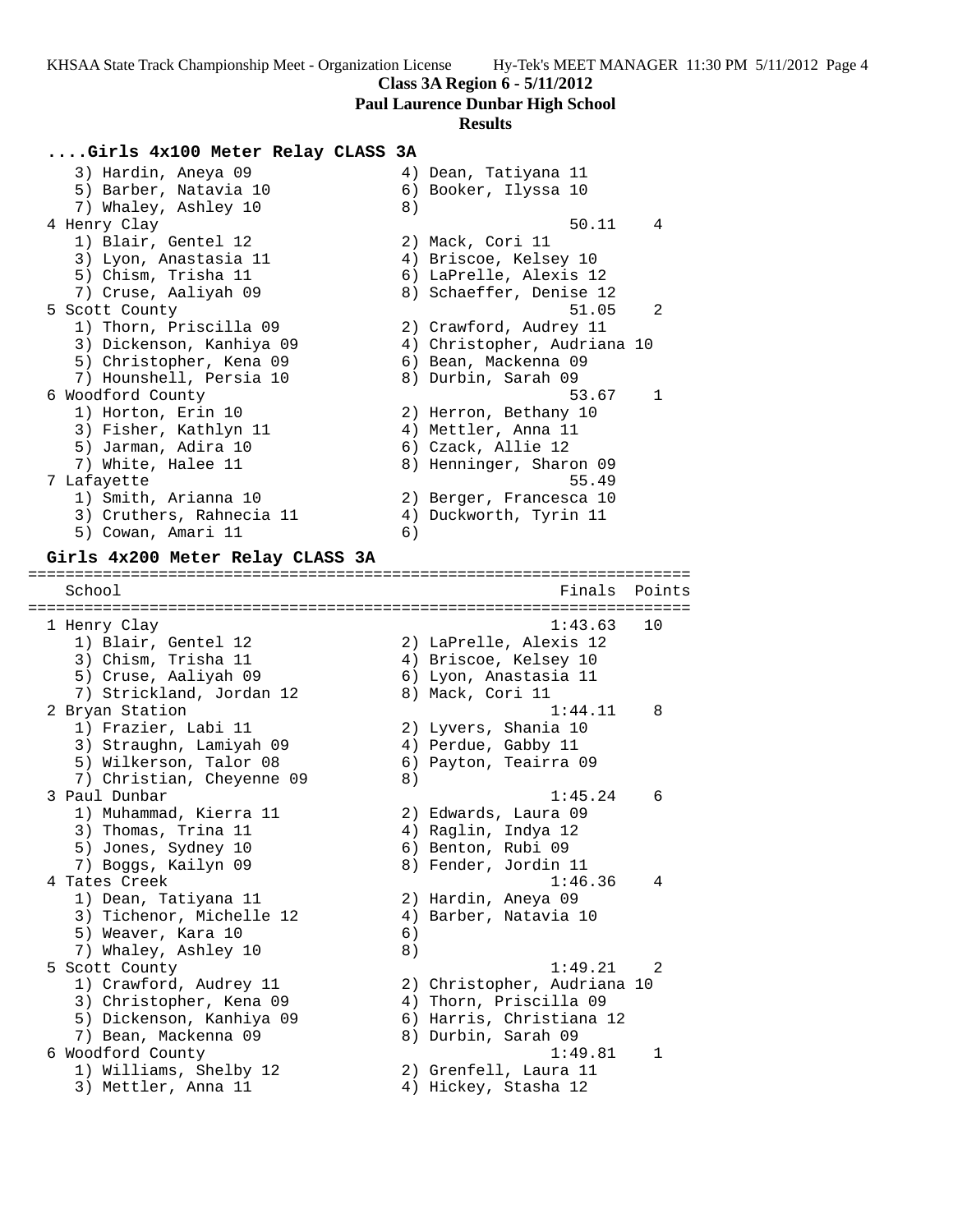**Class 3A Region 6 - 5/11/2012**

**Paul Laurence Dunbar High School**

#### **Results**

### **....Girls 4x200 Meter Relay CLASS 3A**

| 5) Johnson, Kendall 09   | 6) Henninger, Sharon 09 |
|--------------------------|-------------------------|
| 7) Herron, Bethany 10    | 8) Fisher, Kathlyn 11   |
| 7 Lafayette              | 2:00.79                 |
| 1) Duckworth, Tyrin 11   | 2) Smith, Arianna 10    |
| 3) Cruthers, Rahnecia 11 | 4) Berger, Francesca 10 |
| 5) Cowan, Amari 11       | 6) Rodrique, Sarah 11   |

#### **Girls 4x400 Meter Relay CLASS 3A**

======================================================================= Finals Points ======================================================================= 1 Henry Clay 4:04.07 10 1) Blair, Gentel 12 2) Chism, Trisha 11 3) LaPrelle, Alexis 12 4) Briscoe, Kelsey 10 5) Jeanjaquet, Alexis 11 6) Cruse, Aaliyah 09 7) Lyon, Anastasia 11 8) Williams, Kenadii 11 2 Paul Dunbar 4:05.37 8 1) Fender, Jordin 11 2) Muhammad, Kierra 11 3) Edwards, Laura 09 4) Thomas, Trina 11 5) Jones, Sydney 10 6) Johnson, Antonea 10 7) Johnson, Mylaya 09 8) Boggs, Kailyn 09 3 Tates Creek 4:09.69 6 1) Whaley, Ashley 10 2) Anderson, Emma 10 3) Dean, Tatiyana 11 4) Tichenor, Michelle 12 5) Workman, Kathryn 10 (6) Issacs, Sydney 08 7) Reed, Heavenly 09 8) Powell, Kennedy 10 4 Woodford County 4:17.79 4 1) Williams, Shelby 12 2) Grenfell, Laura 11 3) Graham, Halle 11 4) Effinger, Rachel 12 5) Johnson, Kendall 09 6) Jarman, Adira 10 7) Graf, Carly 10 8) Graham, Autry 12 5 Bryan Station 4:18.42 2 1) Wilkerson, Talor 08 2) Christian, Cheyenne 09 3) Lyvers, Shania 10 4) Payton, Teairra 09 5) Neal, Brooke 12 6) Guilfoil, Lauren 11 7) Frazier, Labi 11 and 8) Botaka, Noela 09 6 Scott County 4:23.47 1 1) Christopher, Audriana 10 2) Harris, Christiana 12 3) Christopher, Kena 09 (4) Conrad, Ally 12 5) Palmer, Cheslyn 10 6) Dickenson, Kanhiya 09 7) Bean, Mackenna 09 8) Durbin, Sarah 09

#### **Girls 4x800 Meter Relay CLASS 3A**

======================================================================= School **Finals Points** ======================================================================= 1 Woodford County 10:01.03 10 1) Jarman, Adira 10 2) Johnson, Kendall 09 3) Davis, Meredith 10 4) Effinger, Rachel 12 5) Graf, Carly 10 6) DeJohn, Jodi 10 7) Mink, Kylie 09 8) Williams, Shelby 12 2 Paul Dunbar 10:01.59 8 1) Florence, Abby 11 2) Bledsoe, Madi 10 3) Masterson, Rachel 09 (4) Teal, Reilly 09 5) Draper, Addy 09 6) Dunning, Lizzy 11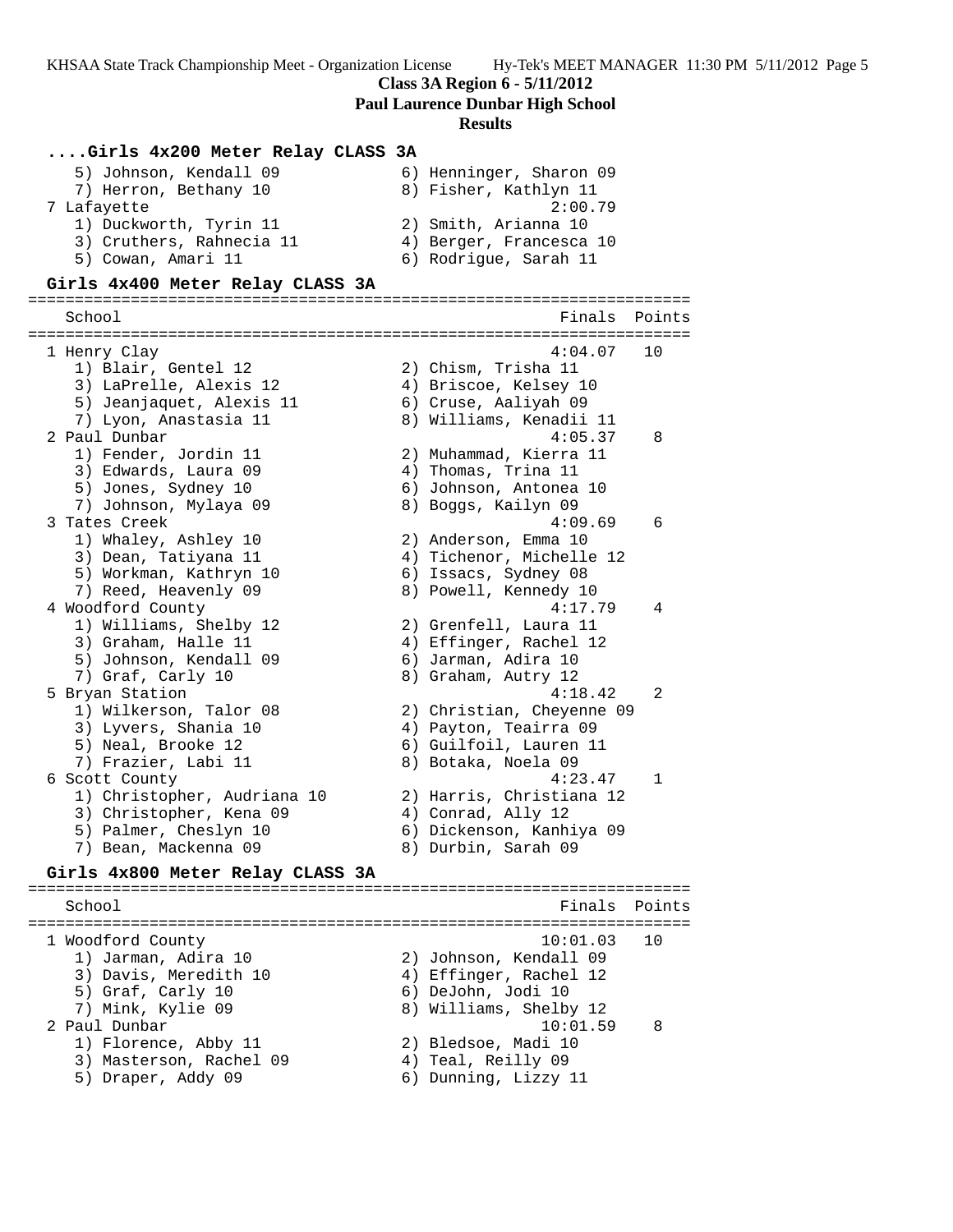# **Class 3A Region 6 - 5/11/2012**

**Paul Laurence Dunbar High School**

# **Results**

## **....Girls 4x800 Meter Relay CLASS 3A**

| 7) Florence, Cora 09    | 8) Garvin, Paige 10       |
|-------------------------|---------------------------|
| 3 Tates Creek           | 10:04.38<br>6             |
| 1) Anderson, Emma 10    | 2) Anderson, Katherine 09 |
| 3) Sales, Lorren 10     | 4) Whaley, Ashley 10      |
| 5) Weaver, Kara 10      | 6) Plucinski, Mayah 09    |
| 7) Gaither, Madison 12  | 8) Russ, Kylie 09         |
| 4 Bryan Station         | 10:45.40<br>$\frac{4}{3}$ |
| 1) Guilfoil, Lauren 11  | 2) Neal, Brooke 12        |
| 3) Botaka, Noela 09     | 4) Botaka, Manuela 09     |
| 5) Taylor, Oasya 07     | 6) Wilkerson, Talor 08    |
| 5 Henry Clay            | 11:05.93<br>2             |
| 1) Burke, Elizabeth 11  | 2) Ochenkowski, Daria 09  |
| 3) Mackey, Katherine 10 | 4) Walter, Hannah 10      |
| 6 Scott County          | 11:12.58                  |
| 1) Correll, Samantha 10 | 2) Correll, Sara 12       |
| 3) Fletcher, Myah 09    | 4) Woosley, Cassie 08     |
| 5) Glenn, Addie 08      | 6) Smith, Shelbi 09       |
| 7) Gullett, Maggie 09   | 8)                        |

### **Boys 100 Meter Dash CLASS 3A**

=======================================================================

| Name                  | Year School        | Finals Points |              |
|-----------------------|--------------------|---------------|--------------|
| 1 Washington, Malik   | 11 Henry Clay      | 11.70         |              |
| 2 Taylor, RJ          | 10 Tates Creek     | 11.91         |              |
| 3 Oxedine, Jaylen     | 11 Lafayette       | 12.06         |              |
| 4 McGregor, Ryan      | 11 Anderson County | 12.22         |              |
| 5 Lewis, TJ           | 10 Anderson County | 12.36         |              |
| 6 McClintock, Declan  | 10 Woodford County | 13.02         |              |
| 7 Laine, Keenon       | 09 Woodford County | 13.34         |              |
| -- Carter, Martavius  | 09 Tates Creek     | DO            | Language     |
| Section 2             |                    |               |              |
| 1 Webb, Ishmael       | 11 Bryan Station   | 11.04         | 10           |
| 2 Robinson, DeQuan    | 09 Henry Clay      | 11.14         | 8            |
| 3 Duncan, Tre         | 12 Bryan Station   | 11.39         | 6            |
| 4 Butler, Javante     | 10 Lafayette       | 11.45         | 4            |
| 5 Bonnett, Devante    | 12 Paul Dunbar     | 11.46         | 2            |
| 6 Williams, AJ        | 10 Paul Dunbar     | 11.56         | $\mathbf{1}$ |
| 7 Christopher, Jervon | 11 Scott County    | 11.74         |              |
| 8 Brown, Tyler        | 12 Scott County    | 11.74         |              |

# **Boys 200 Meter Dash CLASS 3A**

| Name                 | Year School        | Finals Points |  |
|----------------------|--------------------|---------------|--|
|                      |                    |               |  |
| Section 1            |                    |               |  |
| 1 Hayes, Shaun       | 10 Scott County    | 23.97         |  |
| 2 Sabol, Jake        | 10 Scott County    | 23.99         |  |
| 3 Campbell, Brandon  | 12 Woodford County | 24.52         |  |
| 4 Taylor, RJ         | 10 Tates Creek     | 24.70         |  |
| 5 Woodrow, Ethan     | 10 Anderson County | 24.99         |  |
| 6 McGregor, Ryan     | 11 Anderson County | 25.02         |  |
| 7 Oxedine, Jaylen    | 11 Lafayette       | 25.39         |  |
| 8 Beck, Zack         | 10 Tates Creek     | 25.42         |  |
| Section <sub>2</sub> |                    |               |  |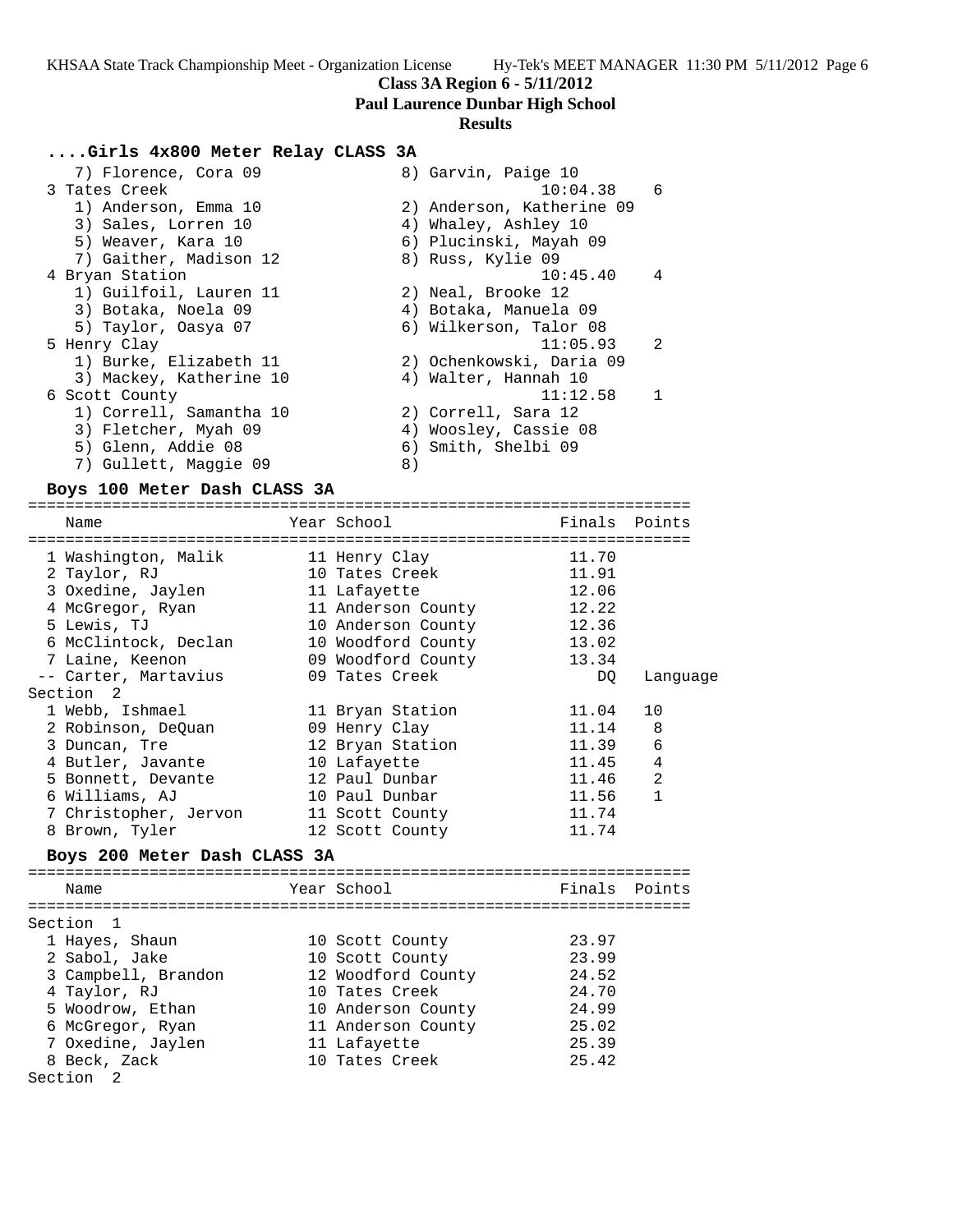**Class 3A Region 6 - 5/11/2012**

|           |                              | <b>Paul Laurence Dunbar High School</b><br><b>Results</b> |         |                |
|-----------|------------------------------|-----------------------------------------------------------|---------|----------------|
|           | Boys 200 Meter Dash CLASS 3A |                                                           |         |                |
|           | 1 Robinson, DeOuan           | 09 Henry Clay                                             | 22.46   | 10             |
|           | 2 Webb, Ishmael              | 11 Bryan Station                                          | 22.48   | 8              |
|           | 3 Ogbulu, Bolaji             | 09 Bryan Station                                          | 23.18   | 6              |
|           | 4 Amadife, Kene              | 11 Woodford County                                        | 23.19   | 4              |
|           | 5 Williams, AJ               | 10 Paul Dunbar                                            | 23.40   | $\overline{2}$ |
|           | 6 Robinson, Dorian           | 12 Henry Clay                                             | 23.51   | $\mathbf{1}$   |
|           | 7 Bonnett, Devante           | 12 Paul Dunbar                                            | 23.57   |                |
|           | 8 Butler, Javante            | 10 Lafayette                                              | 24.17   |                |
|           | Boys 400 Meter Dash CLASS 3A |                                                           |         |                |
|           | Name                         | Year School                                               |         | Finals Points  |
| Section 1 |                              |                                                           |         |                |
|           | 1 Druggan, Nathanael         | 10 Tates Creek                                            | 54.71   |                |
|           | 2 Bambach, Austin            | 09 Woodford County                                        | 1:01.70 |                |
| Section 2 |                              |                                                           |         |                |
|           | 1 Lapierre, Woody            | 11 Bryan Station                                          | 49.88   | 10             |
|           | 2 Ogbulu, Bolaji             | 09 Bryan Station                                          | 50.17   | 8              |
|           | 3 Muhammad, Kendall          | 09 Paul Dunbar                                            | 53.06   | 6              |
|           | 4 Robinson, DeQuan           | 09 Henry Clay                                             | 53.56   | 4              |
|           | 5 Osborne, Kirby             | 11 Henry Clay                                             | 53.77   | 2              |
|           | 6 Weber, Mitchell            | 12 Paul Dunbar                                            | 53.84   | $\mathbf{1}$   |
|           | 7 Sabol, Jake                | 10 Scott County                                           | 54.65   |                |
|           | 8 Moninger, Casey            | 09 Anderson County                                        | 55.42   |                |
|           | Boys 800 Meter Run CLASS 3A  |                                                           |         |                |
|           | Name                         | Year School                                               |         | Finals Points  |
|           |                              |                                                           |         |                |
| Section 1 |                              |                                                           |         |                |
|           | 1 Lyttle, Adrian             | 11 Tates Creek                                            | 1:57.62 | 10             |
|           | 2 Olige, Elijah              | 09 Paul Dunbar                                            | 1:58.25 | 8              |
|           | 3 Ross, Kevin                | 12 Bryan Station                                          | 2:01.18 | 6              |
|           | 4 Denham, Bart               | 12 Paul Dunbar                                            | 2:03.74 | $\overline{4}$ |
|           | 5 Lapierre, Woody            | 11 Bryan Station                                          | 2:04.75 | $\overline{2}$ |
|           | 6 Qazi, Harris               | 10 Henry Clay                                             | 2:05.21 | $\mathbf{1}$   |
|           | 7 Fister, Matthew            | 11 Woodford County                                        | 2:05.31 |                |
|           | 8 Dillow, Austin             | 12 Anderson County                                        | 2:07.70 |                |
|           | 9 Lutz, Patrick              | 12 Henry Clay                                             | 2:08.68 |                |
|           | 10 Hart, Ben                 | 10 Tates Creek                                            | 2:11.52 |                |
|           | 11 Hughes, Richard           | 12 Scott County                                           | 2:14.93 |                |

### ======================================================================= Name The Year School Team Points Points ======================================================================= 1 Lutz, Patrick 12 Henry Clay 4:40.26 10

**Boys 1600 Meter Run CLASS 3A**

| 2 Denham, Bart   | 12 Paul Dunbar     | 4:40.31 | - 8            |
|------------------|--------------------|---------|----------------|
| 3 Kirk, Andrew   | 12 Henry Clay      | 4:43.12 | .F             |
| 4 Krolak, Trevor | 11 Paul Dunbar     | 4:46.05 | -4             |
| 5 Rathbone, Ben  | 12 Woodford County | 4:57.83 | $\overline{2}$ |

 12 Moninger, Casey 09 Anderson County 2:16.31 13 Kever, Sam 12 Woodford County 2:19.12 14 Graham, Matthew 10 Scott County 2:21.21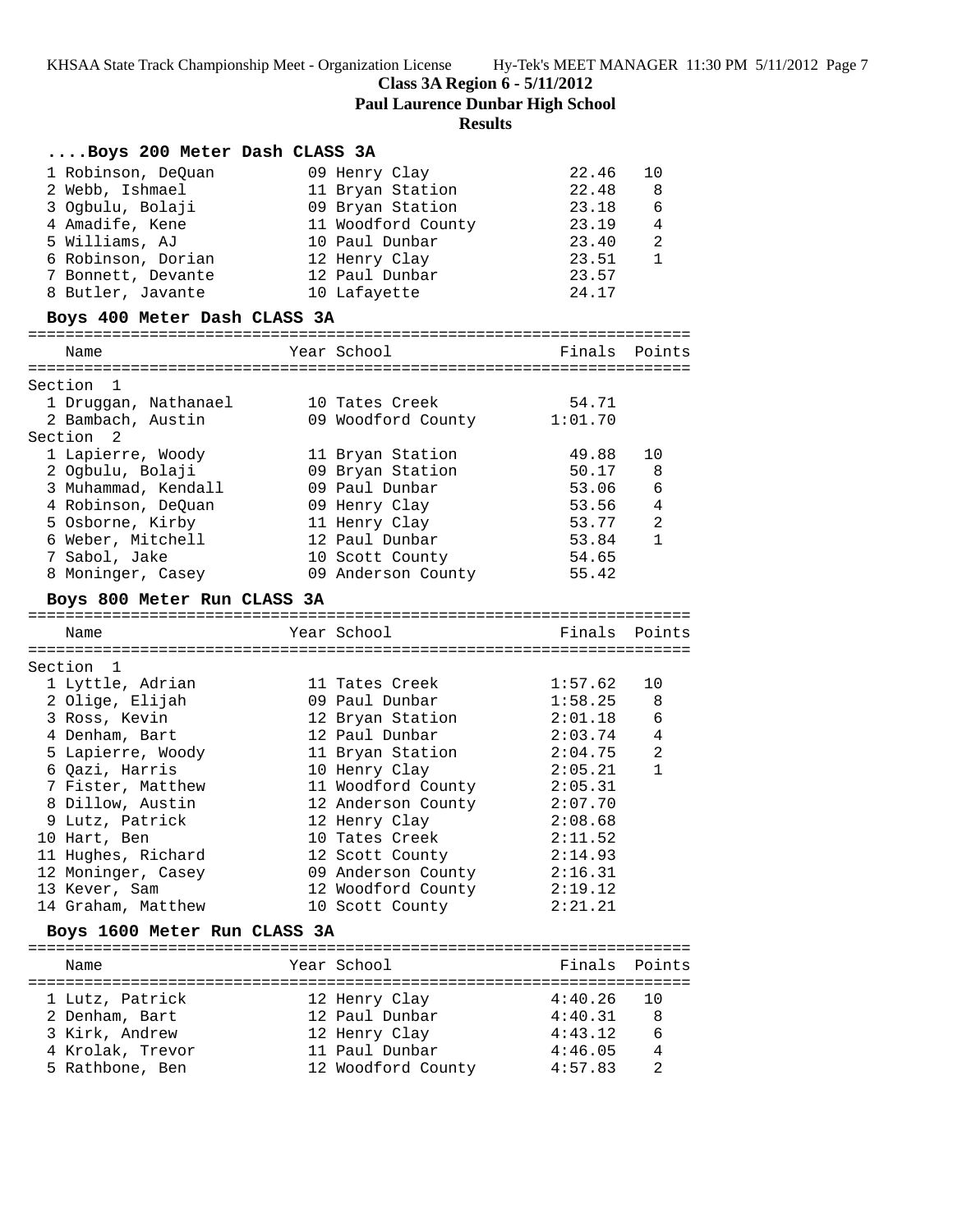**Class 3A Region 6 - 5/11/2012**

**Paul Laurence Dunbar High School**

## **Results**

## **....Boys 1600 Meter Run CLASS 3A**

| 6 Johnson, Ouincy   | 12 Bryan Station   | 4:58.47 |  |
|---------------------|--------------------|---------|--|
| 7 Lindsey, Jonathan | 12 Scott County    | 5:01.19 |  |
| 8 Mudrak, Erik      | 11 Scott County    | 5:04.86 |  |
| 9 Leitch, Danny     | 11 Bryan Station   | 5:09.23 |  |
| 10 Coffee, Forrest  | 11 Anderson County | 5:10.55 |  |
| 11 McKee, Sean      | 12 Woodford County | 5:11.12 |  |
| 12 Brumley, Jacob   | 10 Anderson County | 5:12.75 |  |
| 13 Kincaid, Alex    | 10 Tates Creek     | 5:19.15 |  |
| 14 Nickell, Alex    | 11 Lafayette       | 5:20.85 |  |
| 15 Farrar, Aaron    | 11 Lafayette       | 5:41.43 |  |

### **Boys 3200 Meter Run CLASS 3A**

=======================================================================

| Name                            | Year School        | Finals   | Points       |
|---------------------------------|--------------------|----------|--------------|
| 1 Kirk, Andrew                  | 12 Henry Clay      | 10:17.34 | 10           |
| 2 Myers, Daniel                 | 11 Paul Dunbar     | 10:21.34 | 8            |
| 3 Young, Benjamin               | 09 Tates Creek     | 10:21.91 | 6            |
| 4 Sprague, Kyle                 | 11 Paul Dunbar     | 10:27.06 | 4            |
| 5 Rathbone, Ben                 | 12 Woodford County | 10:28.36 | 2            |
| 6 Gross, Chris                  | 12 Henry Clay      | 10:46.75 | $\mathbf{1}$ |
| 7 Anestis, Evan                 | 11 Tates Creek     | 11:00.55 |              |
| 8 Brumley, Jacob                | 10 Anderson County | 11:14.30 |              |
| 9 Mudrak, Erik                  | 11 Scott County    | 11:16.63 |              |
| 10 Rhodes, John                 | 09 Bryan Station   | 11:18.38 |              |
| 11 Irvin, Robert                | 09 Woodford County | 11:19.50 |              |
| 12 Coffee, Forrest              | 11 Anderson County | 11:21.33 |              |
| 13 Mudrak, Brian                | 09 Scott County    | 11:24.42 |              |
| 14 Miller, Austin               | 11 Bryan Station   | 12:49.37 |              |
| Boys 110 Meter Hurdles CLASS 3A |                    |          |              |
| Name                            | Year School        | Finals   | Points       |
| 1 Mclimore, Jacob               | 11 Bryan Station   | 15.13    | 10           |
| 2 Smith, Malcolm                | 11 Bryan Station   | 15.39    | 8            |
| 3 Olige, Isiah                  | 10 Paul Dunbar     | 15.97    | 6            |
| 4 Cole, Ryan                    | 12 Henry Clay      | 16.39    | 4            |
| 5 Duncan, Connor                | 08 Anderson County | 17.54    | 2            |
| 6 McManigell, Jacob             | 11 Scott County    | 22.60    | $\mathbf{1}$ |
| 7 Vinson, Logan                 | 10 Scott County    | 22.69    |              |
| Boys 300 Meter Hurdles CLASS 3A |                    |          |              |
| Name                            | Year School        | Finals   | Points       |
|                                 |                    |          |              |
| 1 Barber, Brandon               | 12 Lafayette       | 43.69    | 1            |
| Section <sub>2</sub>            |                    |          |              |
| 1 Robinson, Dorian              | 12 Henry Clay      | 40.09    | 10           |
| 2 Mclimore, Jacob               | 11 Bryan Station   | 40.09    | 8            |
| 3 Smith, Malcolm                | 11 Bryan Station   | 41.34    | 6            |
| 4 Olige, Isiah                  | 10 Paul Dunbar     | 41.91    | 4            |
| 5 Cole, Ryan                    | 12 Henry Clay      | 43.21    | 2            |
| 6 Duncan, Connor                | 08 Anderson County | 43.86    |              |
| 7 Vinson, Logan                 | 10 Scott County    | 51.94    |              |
|                                 |                    |          |              |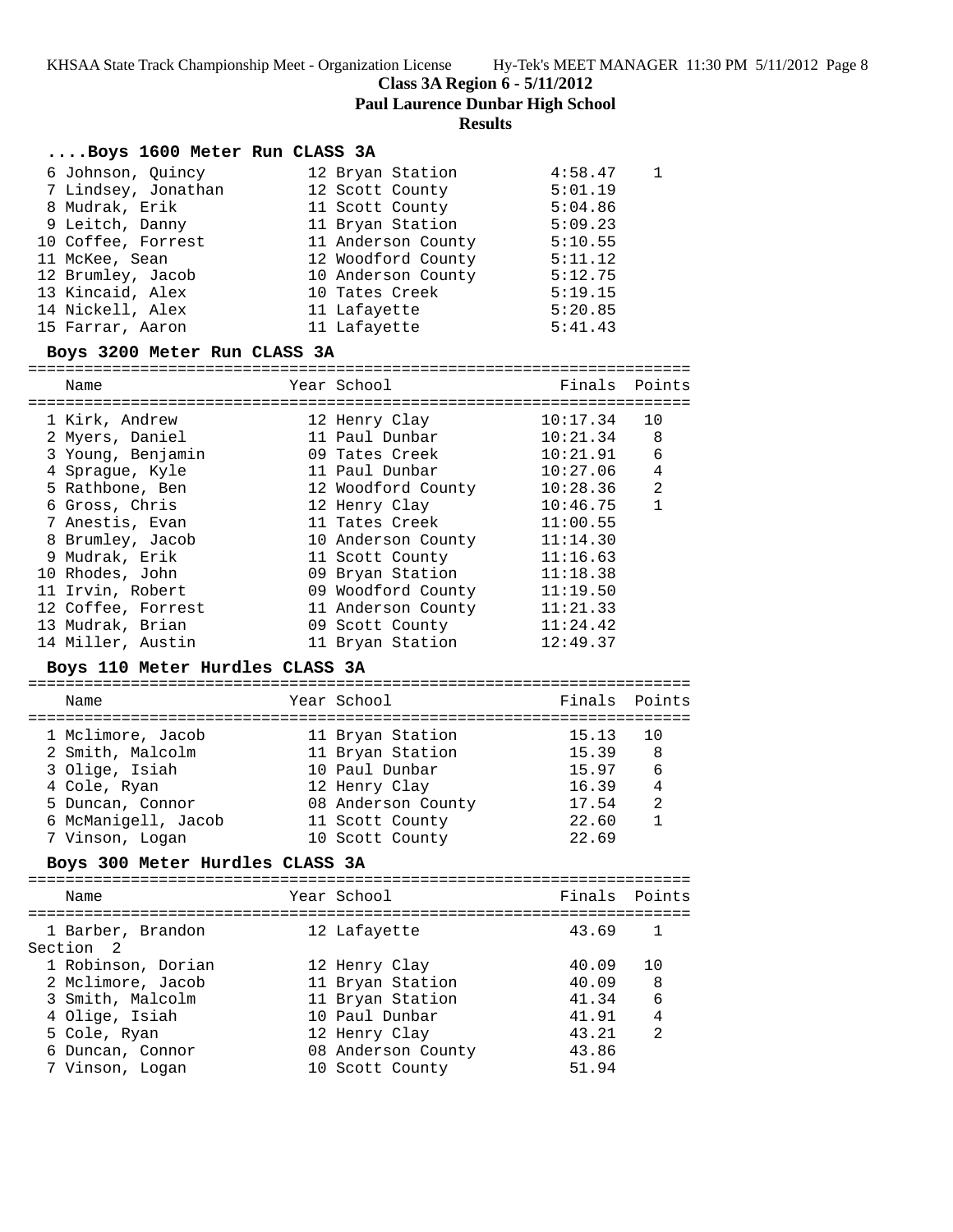**Class 3A Region 6 - 5/11/2012**

**Paul Laurence Dunbar High School**

#### **Results**

**....Boys 300 Meter Hurdles CLASS 3A** 8 McManigell, Jacob 11 Scott County 52.22 **Boys 4x100 Meter Relay CLASS 3A** ======================================================================= School **Finals** Points ======================================================================= Section 1 1 Bryan Station 43.44 10 1) Webb, Ishmael 11 2) Mclimore, Jacob 11 3) Talbert, Everett 12 4) Duncan, Tre 12 5) Williams, Corey 11 6) Johnson, Ora 10 7) Cole, Rashad 12 8) Ogbulu, Bolaji 09 2 Paul Dunbar 43.88 8 1) Weber, Mitchell 12 2) Olige, Isiah 10 3) Bonnett, Devante 12 (4) Williams, AJ 10 5) Taylor, David 11 6) Olige, Elijah 09 7) Fay, Robert 12 (8) 3 Henry Clay 44.28 6 1) Cole, Ryan 12 2) Washington, Malik 11 3) Howard, Adam 12 4) Jones, Jalen 12 5) Robinson, DeQuan 09 6) Robinson, Dorian 12 7) Suter, Richard 12 (8) Osborne, Kirby 11 4 Scott County 44.51 4 1) Sabol, Jake 10 2) Ford, Avery 12 3) Hayes, Shaun 10 4) Christopher, Jervon 11 5) Franklin, Trey 12 6) Edwards, Jakevo 11 7) Guy, Keith 08 8) Doss, Deonte 11 5 Tates Creek 46.08 2 1) Taylor, RJ 10 2) Beck, Zack 10 3) Carter, Martavius 09 4) Grimes, Casey 10 5) Kowalewski, Alex 09 (6) Opsal, Sakima 08 7) Rayford, Jay 11 8) Hightower, Diandre 12 6 Lafayette 46.79 1 1) McWilliams, Malik 10 2) Oxedine, Jaylen 11 3) Butler, Javante 10 4) Doumbia, Solo 12 5) Donegon, Trevon 10 (6) 7 Anderson County 48.07 1) Duncan, Connor 08 2) McGregor, Ryan 11 3) Woodrow, Ethan 10  $\qquad \qquad$  4) Lewis, TJ 10 5) Satterly, John 10 6) Cox, Nathan 10 8 Woodford County 48.34 1) Laine, Keenon 09 2) McClintock, Declan 10 3) Amadife, Kene 11 4) Campbell, Brandon 12 5) Bambach, Austin 09 6) Johnson, Courtland 12 7) Shaw, Vince 12 8) McKee, Sean 12 **Boys 4x200 Meter Relay CLASS 3A** ======================================================================= School **Finals Points** ======================================================================= 1 Paul Dunbar 1:31.36 10 1) Williams, AJ 10 2) Olige, Elijah 09 3) Bonnett, Devante 12 4) Olige, Isiah 10 5) Taylor, David 11 6) Weber, Mitchell 12 7) Fay, Robert 12 8) Pressley, Myles 12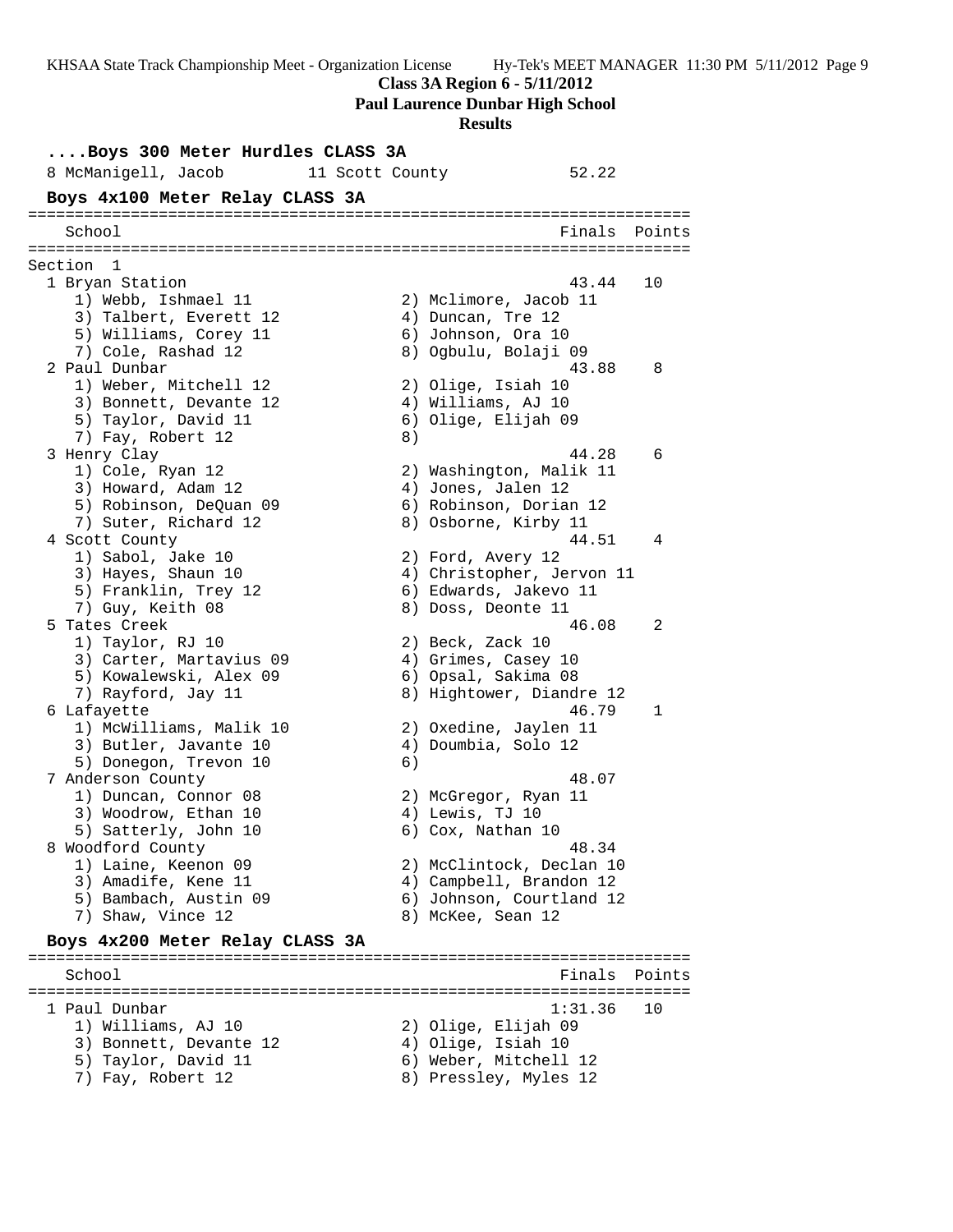**Paul Laurence Dunbar High School**

### **Results**

## **....Boys 4x200 Meter Relay CLASS 3A**

2 Bryan Station 2 and 2 and 2 and 2 and 2 and 2 and 2 and 2 and 2 and 2 and 2 and 2 and 2 and 2 and 2 and 2 and 2 and 2 and 2 and 2 and 2 and 2 and 2 and 2 and 2 and 2 and 2 and 2 and 2 and 2 and 2 and 2 and 2 and 2 and 2 1) Webb, Ishmael 11 2) Johnson, Ora 10 3) Thomas, Devin 12 4) Ogbulu, Bolaji 09 5) Talbert, Everett 12 6) Lapierre, Woody 11 7) Mclimore, Jacob 11 8) Cole, Rashad 12 3 Henry Clay 1:32.92 6 1) Osborne, Kirby 11 2) Howard, Adam 12 3) Robinson, Dorian 12 4) Washington, Malik 11 5) Robinson, DeQuan 09 6) Suter, Richard 12 7) Jones, Jalen 12 8) LaPrelle, Kory 12 4 Tates Creek 1:36.04 4 1) Carter, Martavius 09 (2) Beck, Zack 10 3) Taylor, RJ 10 (4) Grimes, Casey 10 5) Rayford, Jay 11 6) Dunn, TaVon 10 7) Opsal, Sakima 08 8) Hightower, Diandre 12 5 Lafayette 1:37.36 2 1) McWilliams, Malik 10 2) Oxedine, Jaylen 11 3) Barber, Brandon 12 4) Butler, Javante 10 5) Donegon, Trevon 10 (6) 6 Anderson County 1:41.27 1 1) Woodrow, Ethan 10 2) Duncan, Connor 08 3) Lewis, TJ 10 (4) McGregor, Ryan 11 5) Conrad, Jonas 11 6) Satterly, John 10 7) Cox, Nathan 10 8) -- Scott County DNF 1) Ford, Avery 12 2) Guy, Keith 08 3) Brown, Tyler 12 4) Hayes, Shaun 10 5) Franklin, Trey 12 (6) Sabol, Jake 10 7) Christopher, Jervon 11 (8) Doss, Deonte 11 -- Woodford County DQ Out of Exchange Zone 1) Kever, Sam 12 2) Campbell, Brandon 12 3) Bambach, Austin 09 (4) Amadife, Kene 11 5) McClintock, Declan 10 6) Fister, Matthew 11 7) Laine, Keenon 09 (8)

## **Boys 4x400 Meter Relay CLASS 3A**

======================================================================= School **Finals** Points ======================================================================= 1 Bryan Station 3:24.96 10 1) Smith, Malcolm 11 2) Ogbulu, Bolaji 09 3) Lapierre, Woody 11  $\hskip1cm \hskip1cm 4$ ) Ross, Kevin 12 5) Johnson, Ora 10 6) Duncan, Tre 12 7) Mclimore, Jacob 11 8) 2 Paul Dunbar 3:32.52 8 1) Denham, Bart 12 2) Muhammad, Kendall 09 3) Olige, Elijah 09 4) Pressley, Myles 12 5) Olige, Isiah 10 6) Fay, Robert 12 7) Weber, Mitchell 12 8) Bonnett, Devante 12 3 Tates Creek 3:35.30 6 1) Lyttle, Adrian 11 2) Druggan, Nathanael 10 3) Grimes, Casey 10 4) Hightower, Diandre 12 5) Hart, Ben 10 6) McGee, Nick 09 7) Kincaid, Alex 10 8) 4 Henry Clay 3:35.60 4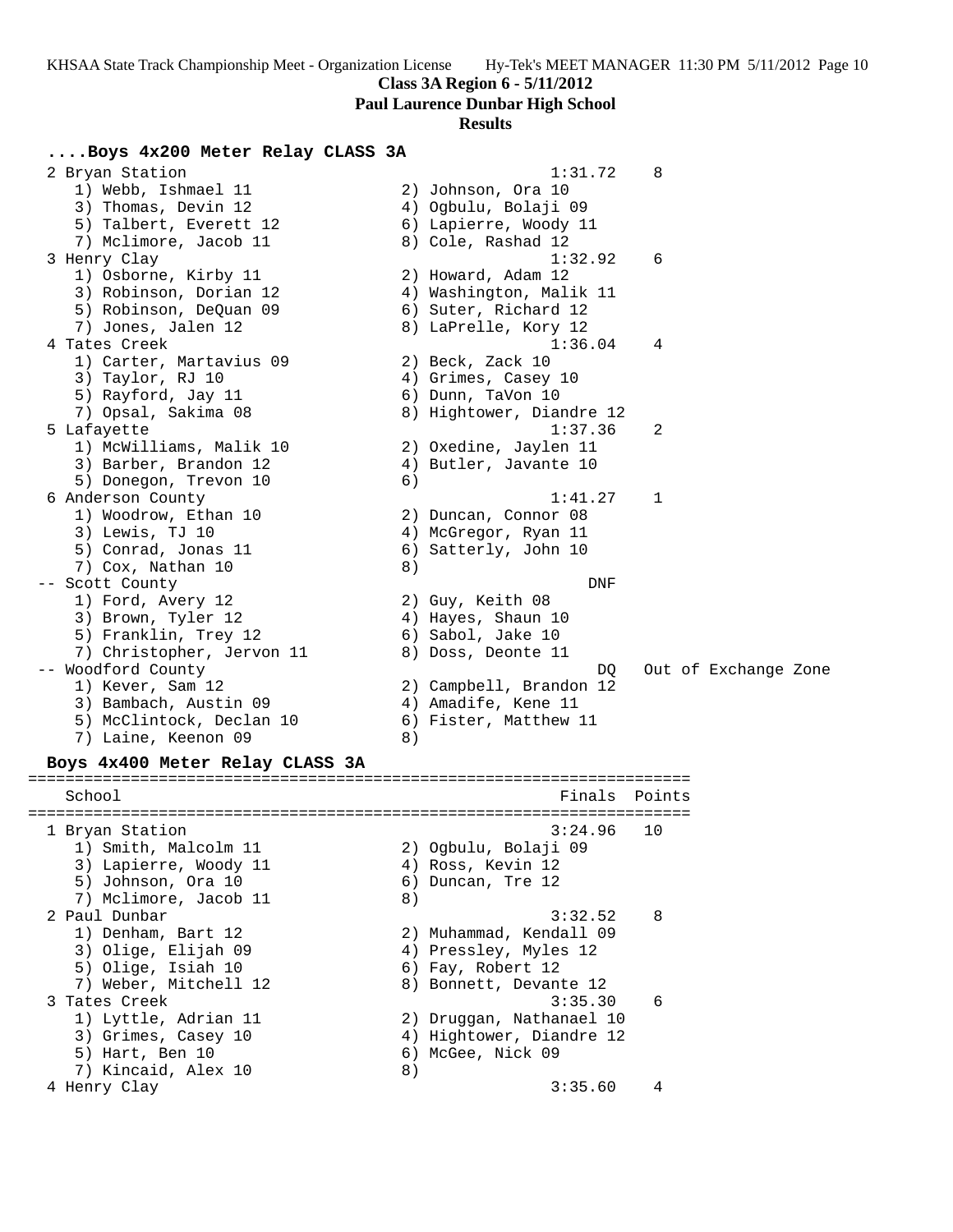### **Class 3A Region 6 - 5/11/2012**

**Paul Laurence Dunbar High School**

#### **Results**

### **....Boys 4x400 Meter Relay CLASS 3A**

 1) Howard, Adam 12 2) Robinson, Dorian 12 3) Osborne, Kirby 11  $\hskip10mm 4$ ) Robinson, DeQuan 09 5) Suter, Richard 12 6) Washington, Malik 11 7) Cole, Ryan 12 8) Keene, Austin 10 5 Scott County 3:38.58 2 1) Hayes, Shaun 10 2) Ford, Avery 12 3) Sabol, Jake 10 4) Guy, Keith 08 5) Brown, Tyler 12 (6) Pena, Raul 09 7) Christopher, Jervon 11 8) 6 Woodford County 3:41.62 1 1) Campbell, Brandon 12 (2) Kever, Sam 12 3) Fister, Matthew 11 (4) Amadife, Kene 11 5) Bambach, Austin 09 (6) Rathbone, Ben 12 7) McKee, Sean 12 8) Shaw, Vince 12 -- Anderson County DQ Unsportsman-like con 1) Franklin, Brian 10 2) Dillow, Austin 12 3) Moninger, Casey 09 4) Obanion, Zachary 09 5) Duncan, Connor 08 6) Dillow, Cody 10 7) Coffee, Forrest 11 and 8) Conrad, Jonas 11

#### **Boys 4x800 Meter Relay CLASS 3A** =======================================================================

School **Finals Points** ======================================================================= 1 Paul Dunbar 8:13.05 10 1) Denham, Bart 12 2) Krolak, Trevor 11 3) Muhammad, Kendall 09 4) Olige, Elijah 09 5) Keplinger, William 11 6) Laaker, Colin 11 7) Yan, Joe 11 8) Wetzel, Michael 10 2 Tates Creek 8:19.24 8 1) Hart, Ben 10 2) McGee, Nick 09 3) Hightower, Diandre 12 (4) Lyttle, Adrian 11 5) Young, Benjamin 09 (6) Grimes, Casey 10 7) Mutayongwa, Pacific 10 (8) Rincaid, Alex 10 3 Bryan Station 6 (19.46 6) 1) Lapierre, Woody 11  $\qquad \qquad$  2) Ross, Kevin 12 3) Johnson, Quincy 12 (4) Leitch, Danny 11 5) Rhodes, John 09 6) Ogbulu, Bolaji 09 7) Miller, Austin 11 (8) 4 Henry Clay 8:33.23 4 1) Gross, Chris 12 2) Lutz, Patrick 12 3) Qazi, Harris 10  $\qquad \qquad$  4) Kirk, Andrew 12 5) Parsons, Logan 10 6) Hoogerheide, Tanner 11 7) Neu, Adam 12 8) Rivera, Lester 12 5 Scott County 9:12.81 2 1) Broughton, Alec 10 2) Lindsey, Jonathan 12 3) Bolger, Joe 09 4) Graham, Matthew 10 5) Hughes, Richard 12 6) Mudrak, Erik 11 7) Pena, Raul 09 8) 6 Woodford County 9:32.31 1 1) McKee, Sean 12 2) Irvin, Robert 09 3) Mulvaney, John 12  $\hskip10mm$  4) Fister, Matthew 11 5) Rathbone, Ben 12 6) Johnson, Courtland 12 7) Kever, Sam 12 8) 7 Anderson County 9:33.31